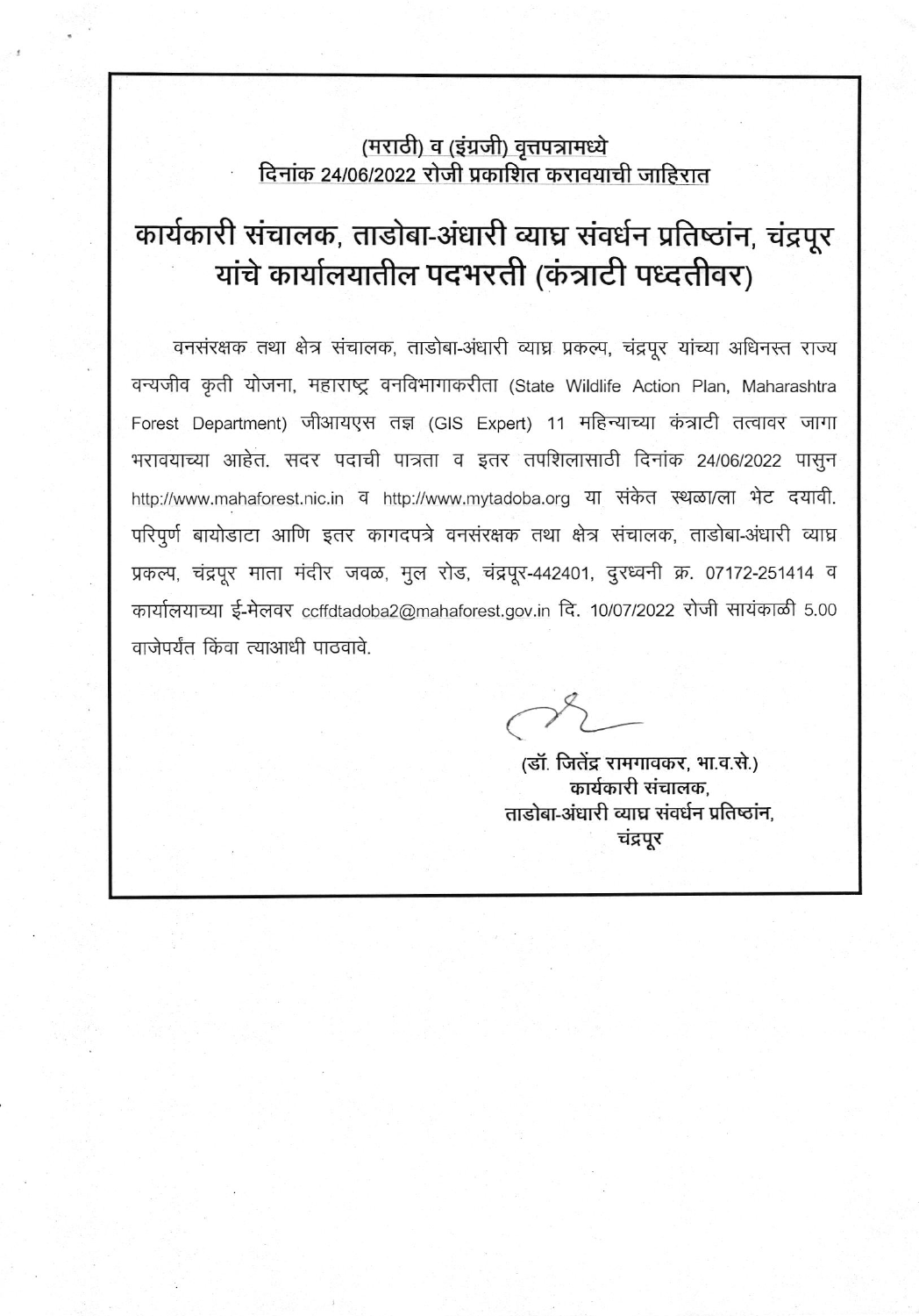## जाहिरात दिलेल्या पदांची पदसंख्या व मानधन

| अ.           | पदाचे नांव | एकूण | मुख्यालय                | आवश्यक शैक्षणिक पात्रता | अतिरिक्त पात्रता         |  |
|--------------|------------|------|-------------------------|-------------------------|--------------------------|--|
| क्र.         |            | पद   |                         |                         |                          |  |
|              | 2          | 3    | 5                       | 6                       |                          |  |
| $\mathbf{1}$ | GIS Expert |      | प्रधान मुख्य वनसंरक्षक  | Doctoral Degree in      | Demonstrated             |  |
|              | (जीआयएस    |      | (वन्यजीव), नागपूर यांचे | Wildlife Science/       | experience/ aptitude in  |  |
|              | নহ্বা)     |      | कार्यालय                | Botany/ Zoology/        | a) spatial analysis      |  |
|              |            |      |                         | Forestry/ Environmental | and ecological           |  |
|              |            |      |                         | Sciences from a         | modeling, b) statistical |  |
|              |            |      |                         | recognized University   | analysis. Working        |  |
|              |            |      |                         | with at least 5 year    | experience in All India  |  |
|              |            |      |                         | working experience in   | Tiger Estimation.        |  |
|              |            |      |                         | Forest Department.      | Knowledge of GIS         |  |
|              |            |      |                         |                         | and GIS.                 |  |

ਟਿਧ:-

- 1) सर्व पदांना मराठीचे पुरेसे ज्ञान (वाचन, लिहीणे, बोलणे) अत्यावश्यक आहे.
- 2) वरील तक्त्यामध्ये दर्शविलेल्या मुख्यालया व्यतीरिक्त निवड झालेल्या उमेदवारास कार्यकारी संचालक, ताडोबा-अंधारी व्याघ्र संवर्धन प्रतिष्ठांन, चंद्रपूर यांचे आदेशानुसार त्यांचे कार्यक्षेत्रामधील ईतर कोणत्याही ठिकाणी काम करावे लागेल.
- 3) ताडोबा-अंधारी व्याघ्न संवर्धन प्रतिष्ठांन, चंद्रपूर पदभरती (कंत्राटी पध्दतीवर) मधील पदाकरिता आवेदन ईमेल वर सादर करते वेळी फक्त आपला बायोडाटा (Resume) व अर्ज (Application) या कार्यालयाचे ईमेल ccffdtadoba2@mahaforest.gov.in वर सादर करावे. वरील प्रमाणे दर्शविलेल्या शैक्षणिक व अतिरिक्त पात्रता बाबतचे दस्ताऐवज मुलाखतीच्या वेळेस दाखविण्यात यावे याबाबत नोंद घ्यावी. कोणतेही इतर कागदपत्र अर्जासोबत जोडू नये.
- 4) उमेदवार हा कोणत्याही इतर शासकिय, निमशासकिय, अशासकीय संस्था किंवा संघटना यांचा पदाधिकारी असता कामा नये.
- 5) सदर पदे ही पूर्णवेळ असल्याने या काळात उमेदवाराला इतरत्र काम/प्रॅक्टीस करता येणार नाही.
- 6) वरिल सर्व पदाबाबत संगणकाचे पुरेसे ज्ञान अत्यावश्यक/आवश्यक आहे.

'डॉ. जिर्तेद्र रामगावकर) कार्यकारी संचालक, ताडोबा-अंधारी व्याघ्र प्रकल्प संवर्धन प्रतिष्ठांन, चंद्रपूर